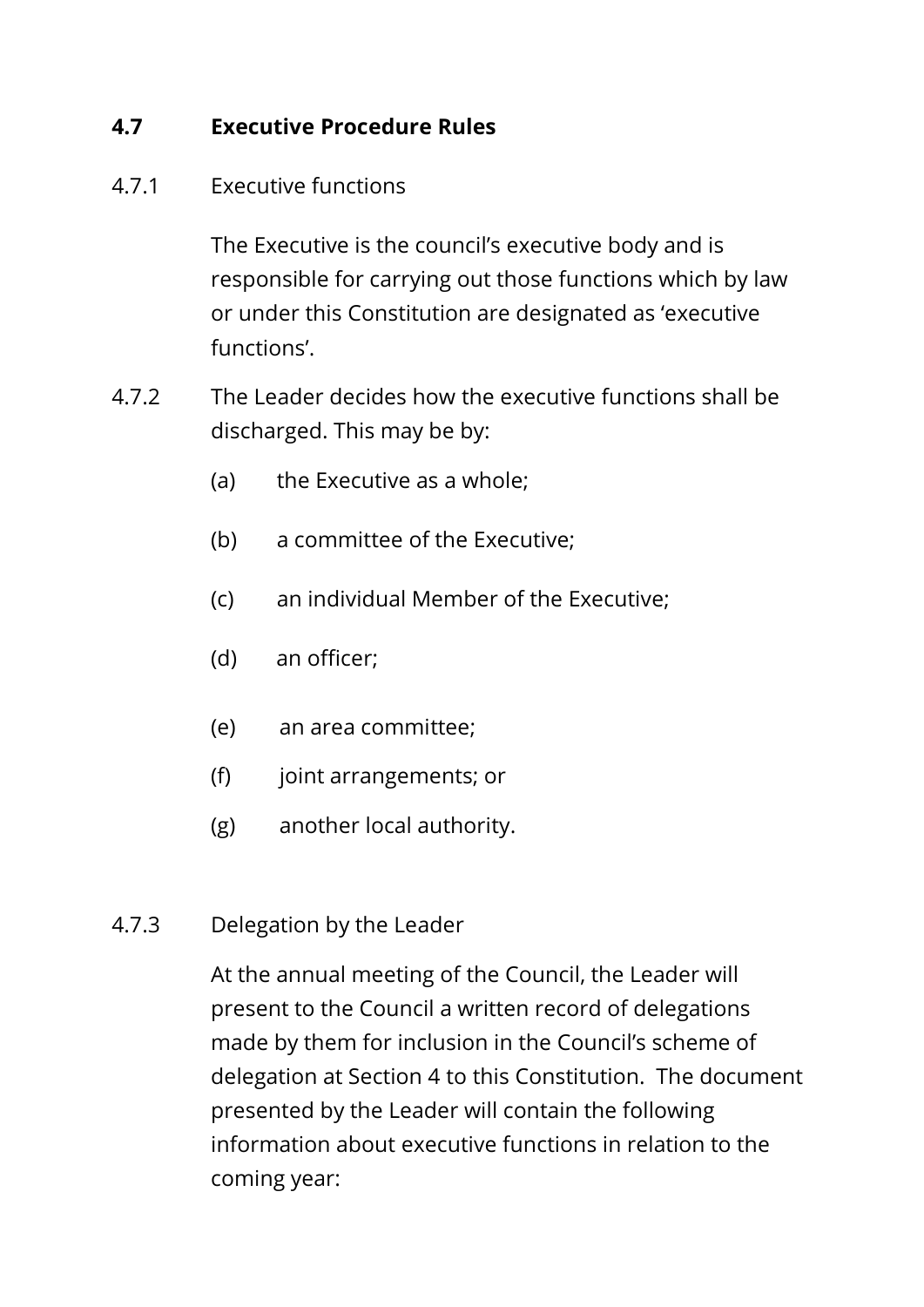- (a) the size of the Executive;
- (b) the names, and wards of the people appointed to the Executive by the Leader;
- (c) the name, and ward of the person appointed to be the Deputy Leader;
- (d) the extent of any authority delegated to Executive Members individually, including details of the limitation on their authority;
- (e) the terms of reference and constitution of such committees of the Executive as the Leader appoints and the names of Executive Members appointed to them;
- (f) the nature and extent of any delegation of executive functions to area committees, any other authority or any joint arrangements and the names of those Executive Members appointed to any joint committee for the coming year; and
- (g) the nature and extent of any delegation to officers, in addition to delegations already listed within this Constitution, with details of any limitation on that delegation, and the title of the officer to whom the delegation is made.

## **4.8 Further delegation of executive functions**

4.8.1 Where the Executive, a committee of the Executive or an individual member of the Executive is responsible for an executive function, they may further delegate the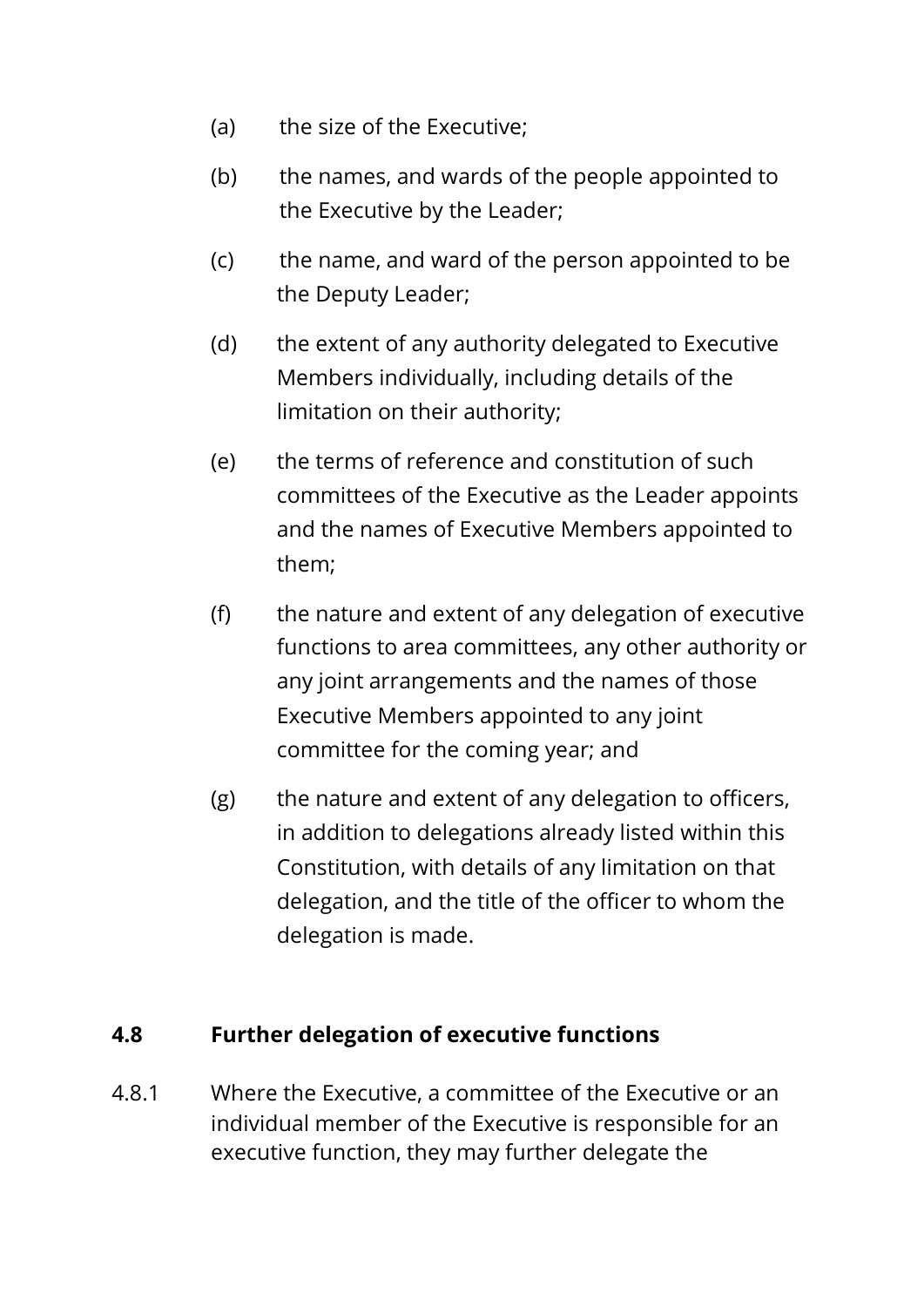exercising of that executive function to an officer or via joint arrangements unless where disallowed by law.

4.8.2 Even where executive functions have been delegated, that fact does not prevent the discharge of delegated functions by the person or body who delegated.

# **4.9 The council's scheme of delegation and executive functions**

- 4.9.1 The council's scheme of delegation will be subject to adoption by the Council and the Executive.
- 4.9.2 The Leader may amend the scheme of delegation relating to Executive functions at any time during the year by giving written notice to the Monitoring Officer and to the person, body or committee concerned. The notice must set out the extent of the amendment to the scheme of delegation and whether it entails the withdrawal of delegation from any person, body, committee or the Executive as a whole. The appropriate amendments to the Constitution will be made by the Monitoring Officer. This will have immediate effect and the change(s) will be referred to Council within the Constitution.
- 4.9.3 When the Executive seeks to withdraw delegation from a committee, notice will be deemed to be served on that committee when the Leader has served it on the Chairman of the committee.

#### **4.10 Conflicts of Interest**

4.10.1 Where any or all members of the Executive has or have a conflict of interest this should be dealt with as set out in the council's Code of Conduct for Members in Section 14 of this Constitution.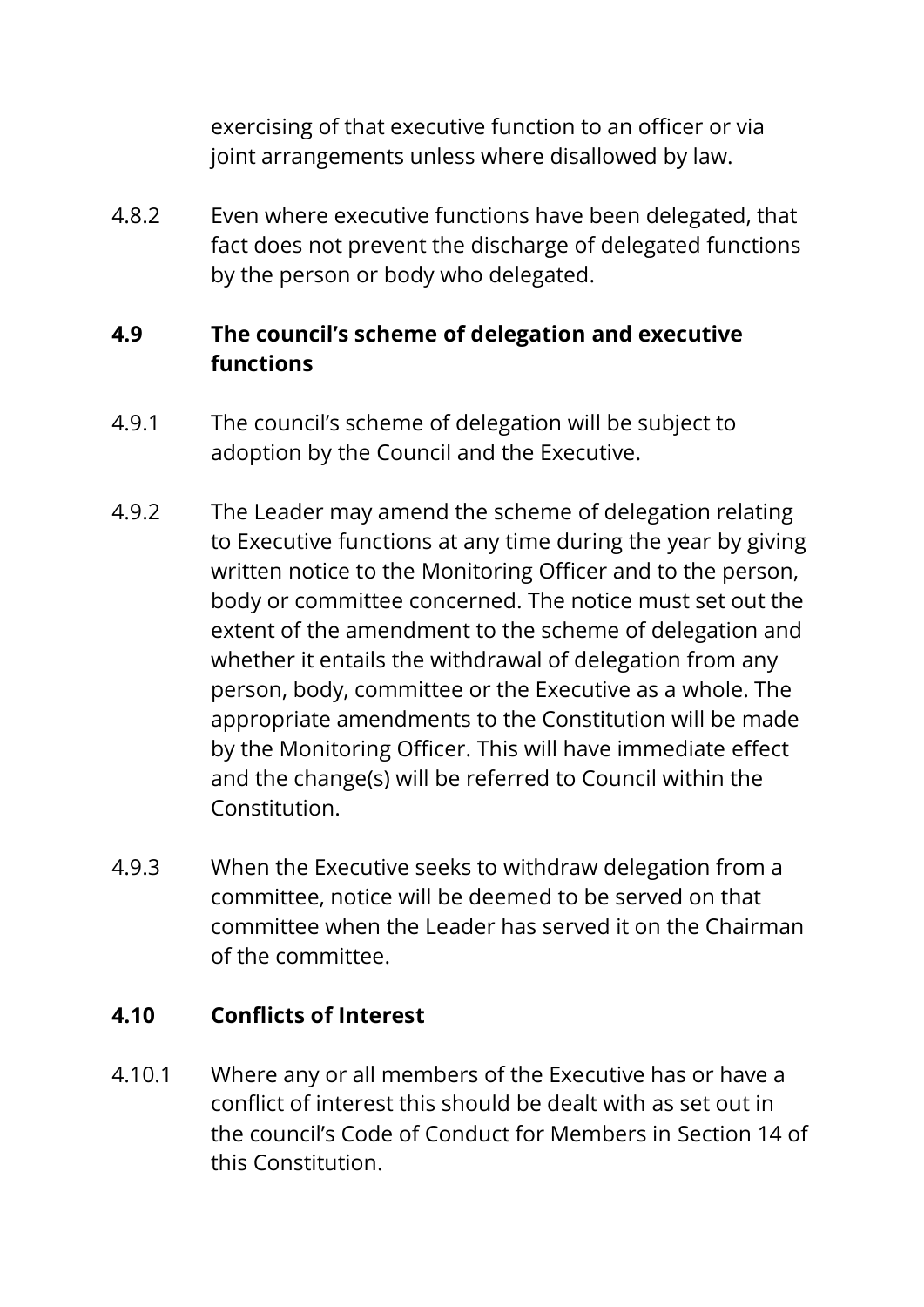4.10.2 If the exercise of an executive function has been delegated to a committee of the Executive, an individual Member or an officer, and a conflict of interest arises, then the function will be exercised in the first instance by the person or body who made the delegation or otherwise if so specified in the council's Code of Conduct for Members in Section 14 of this Constitution.

## **4.11 Executive meetings**

- 4.11.1 The Executive will meet at least five times a year at times to be agreed by the Leader. The Leader has the ability to cancel meetings of the Executive.
- 4.11.2 The Executive shall meet at the council's offices at Wallfields, Pegs Lane, Hertford, Hertfordshire or another location to be agreed by the Leader.
- 4.11.3 Notice of the dates and times of meetings, and their agendas, will be published in accordance with the Access to Information Procedure Rules.

## **4.12 Quorum**

4.12.1 The quorum for a meeting of the Executive shall be a majority of the members of the Executive. The quorum of any committee of the Executive shall be a majority of the Members appointed to that committee.

## **4.13 Decisions taken by the Executive**

4.13.1 Executive decisions which have been delegated to the Executive as a whole will be taken at a meeting convened in accordance with the Access to Information Rules in Section 12 of the Constitution.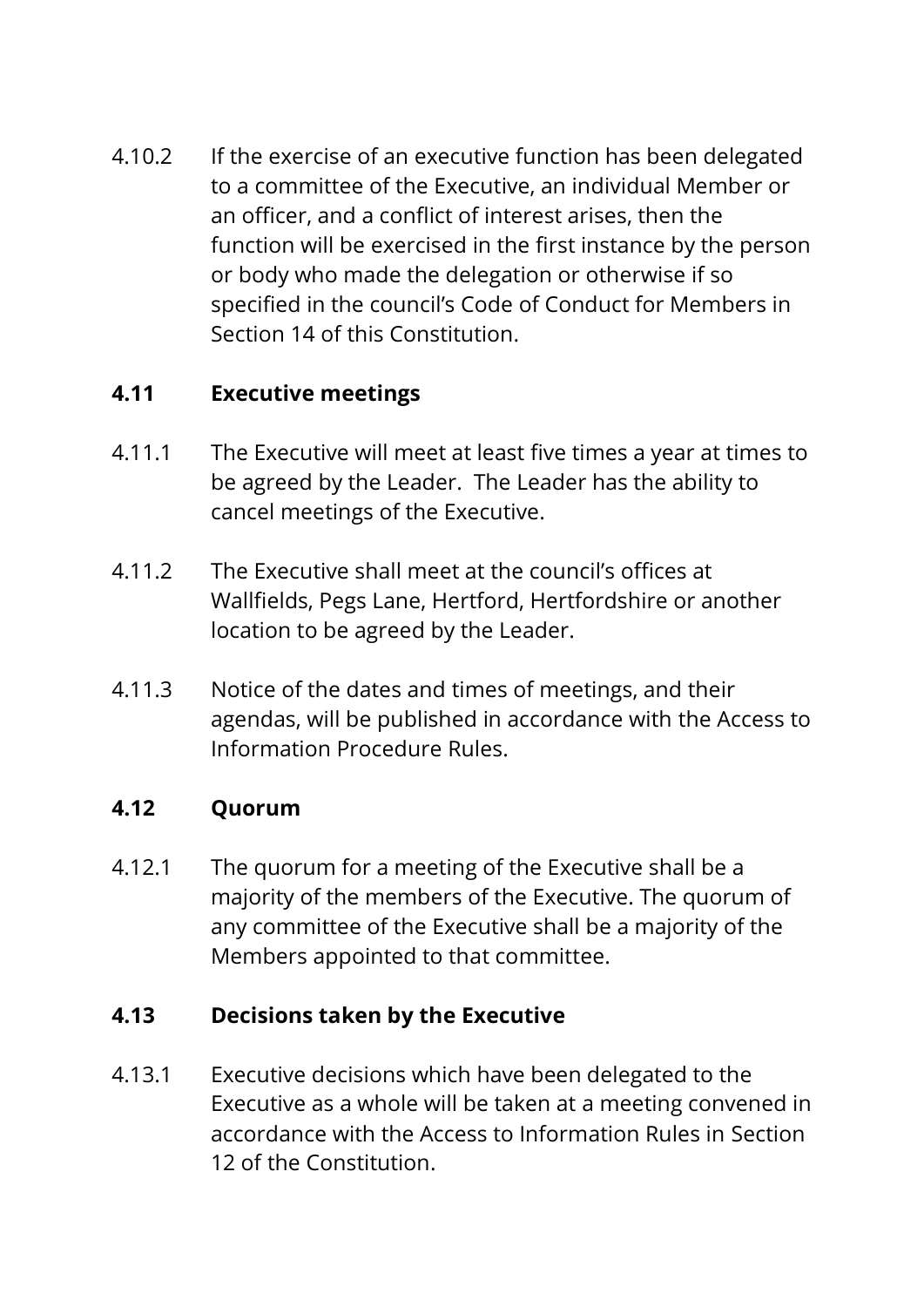4.13.2 Where an executive decision is delegated to a committee of the Executive, the rules applying to executive decisions taken by them shall be the same as those applying to those taken by the Executive as a whole.

## **4.14 Executive meetings**

- 4.14.1 The Leader will preside at any meeting of the Executive or its committees at which they are present, or may appoint another person to do so. If the Leader is not present and has not appointed another person to preside at the meeting, the members of the Executive who are present shall choose a member to preside.
- 4.14.2 All members of the Council may attend meetings of the Executive.
- 4.14.3 Without prejudice to the powers of the person presiding at the meeting to control debate as Chairman, the following rights of address apply:
	- (a) members of the Executive are entitled to speak at any meeting on any agenda item;
	- (b) any Group Leader who is not a member of the Executive (or a member nominated by them) may speak on any item before the Executive;
	- (c) any Member Champion may speak on any particular agenda item so long as they have informed the Leader of the Council prior to commencement of the meeting of their wish to do so. So long as this requirement is met, the person presiding at the Executive meeting shall call on the Member Champion to speak on the agenda item immediately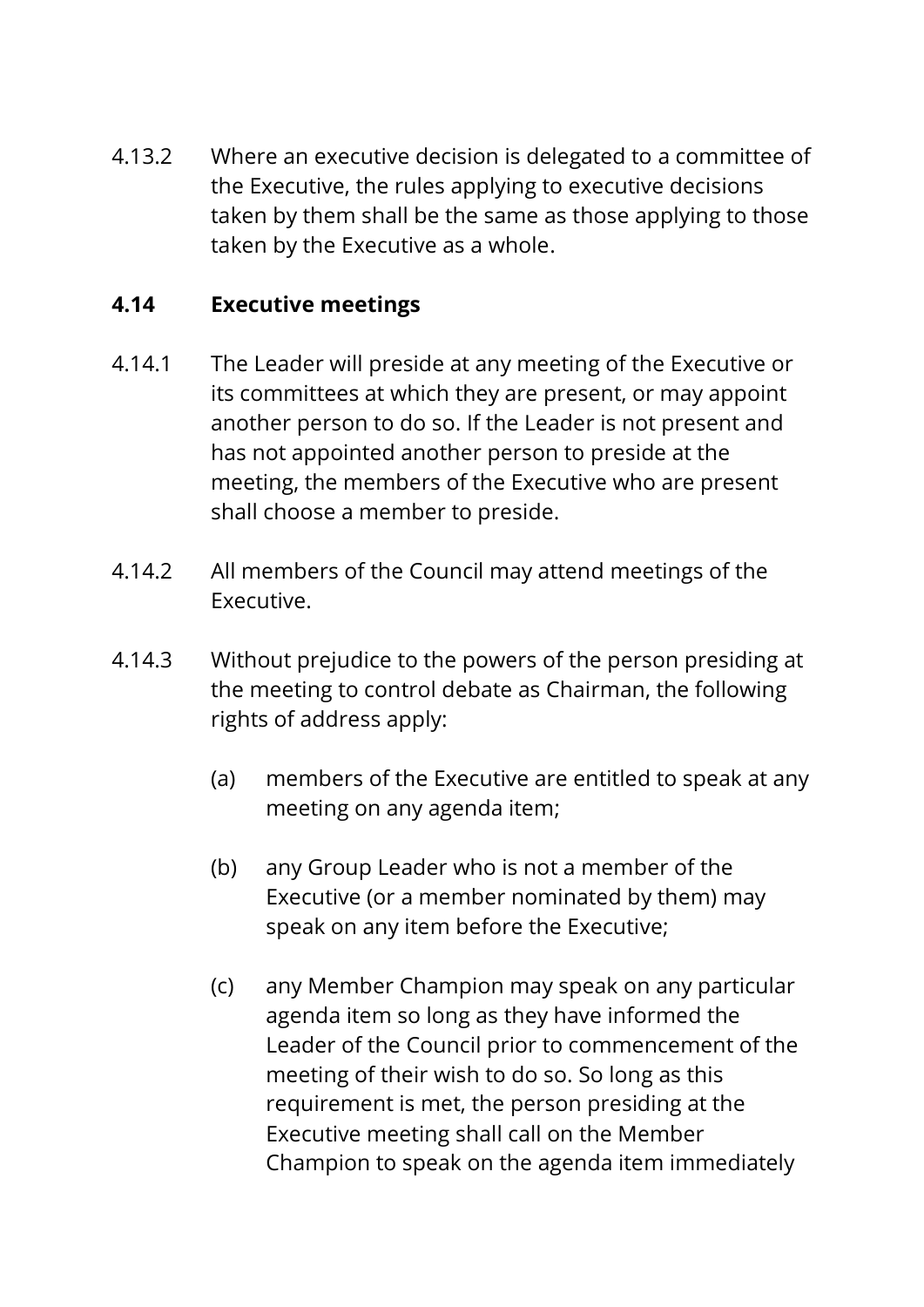following its presentation by the appropriate Executive Member(s) or Officer(s). The Member Champion shall make clear to those present at the meeting their particular Member Champion remit and that he or she is speaking in this capacity;

- (d) any member of the Council who is not an Executive Member may speak in accordance with paragraph 4.17.1(d) or with the consent of the person presiding; and
- (e) the person presiding may, at their discretion, permit one or more members of the public to address the Executive on a matter on the agenda provided they are satisfied that to do so would assist the Executive in coming to a decision on that matter. In giving such permission, the person presiding may attach such conditions as he or she thinks fit.
- 4.14.4 The person presiding has discretion to determine or limit the amount of time, and the number of times, that any member may speak on a particular item.

## **4.15 Conduct of the Executive meeting**

- 4.15.1 At each meeting of the Executive or a Committee of the Executive the following business will be conducted:
	- (a) Leader's announcements, if any, whether made in person or by a person nominated to do so in the Leader's absence or the person presiding in the absence of such a nomination;
	- (b) apologies for absence;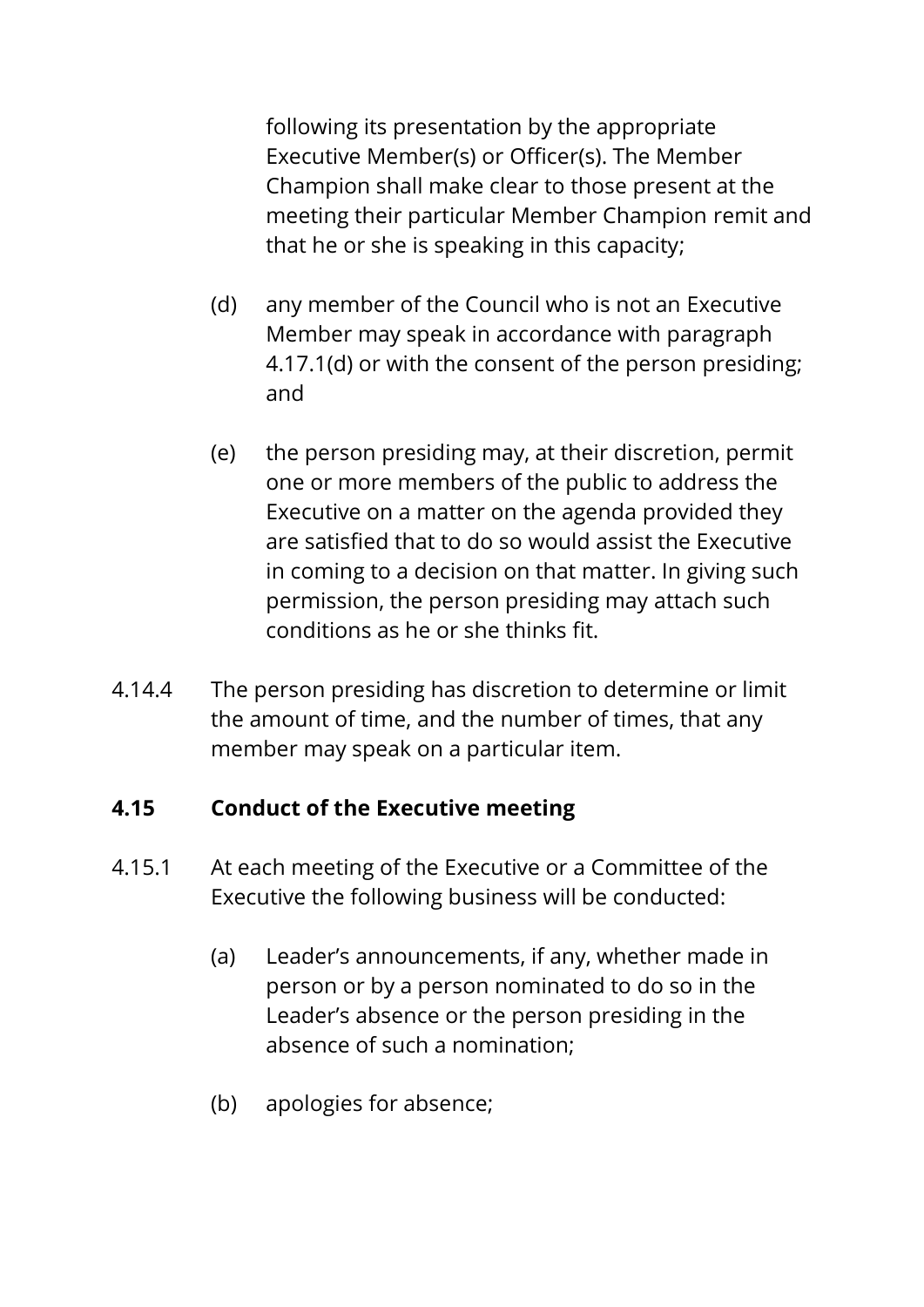- (c) confirm as a correct record and sign the minutes of the last meeting;
- (d) declarations of interest, if any;
- (e) matters referred to the Executive (whether by the Overview and Scrutiny Committee, Audit and Governance Committee, the Council or any other Member as provided at 4.17.1(d) below) for reconsideration by the Executive in accordance with the provisions contained in the Scrutiny Procedure Rules or the Budget and Policy Framework Procedure Rules set out in Section 13 of this Constitution;
- (f) consideration of recommendations from the Overview and Scrutiny Committee and/or Audit and Governance Committee if any; and
- (g) matters set out on the agenda for the meeting, which shall indicate which are key decisions and which are not in accordance with the Access to Information Procedure rules set out in Section 12 of this Constitution.
- 4.15.2 The person presiding at the meeting may vary the order of the agenda where it is necessary to do so for the proper conduct of the business of the meeting. Where the person presiding is of the opinion that there is insufficient information available to the Executive to enable a proper decision to be reached, they may defer consideration of the matter in question to a future meeting.

## **4.16 Consultation**

4.16.1 All reports to the Executive on proposals relating to the Budget and Policy Framework must contain details of the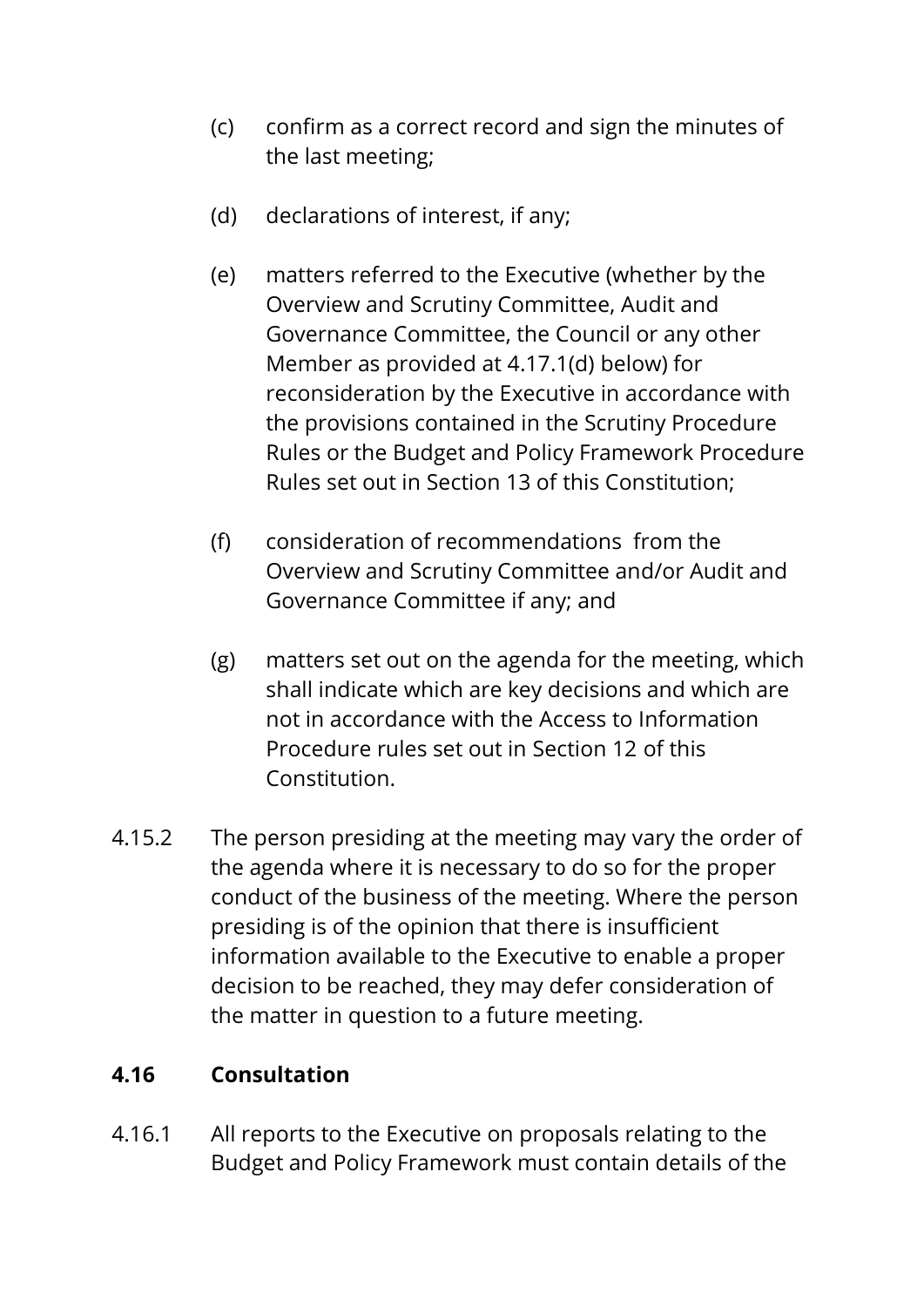nature and extent of consultation with stakeholders and the relevant Scrutiny Committee, where applicable, and the outcome of that consultation. Reports about other matters will set out the details and outcome of consultation as appropriate. The level of consultation required will be appropriate to the nature of the matter under consideration.

#### **4.17 How items can be put on the agenda for an Executive meeting**

- 4.17.1 Items may be placed on the agenda of an Executive meeting in any of the following ways:
	- (a) an item will be placed on the agenda of the next available meeting of the Executive where the Overview and Scrutiny Committee, the Audit and Governance Committee or the Council has resolved that an item be considered by the Executive. There will be an item on the agenda of each meeting of the Executive for matters referred by the Overview and Scrutiny and Audit and Governance Committees when required;
	- (b) The Chief Executive, the Monitoring Officer and/or the Chief Finance Officer may include an item for consideration on the agenda of an Executive meeting and may require that such a meeting be convened in pursuance of their statutory duties.
	- (c) the Leader or any other member of the Executive may require the Proper Officer to place on the agenda of the next available meeting an item for consideration;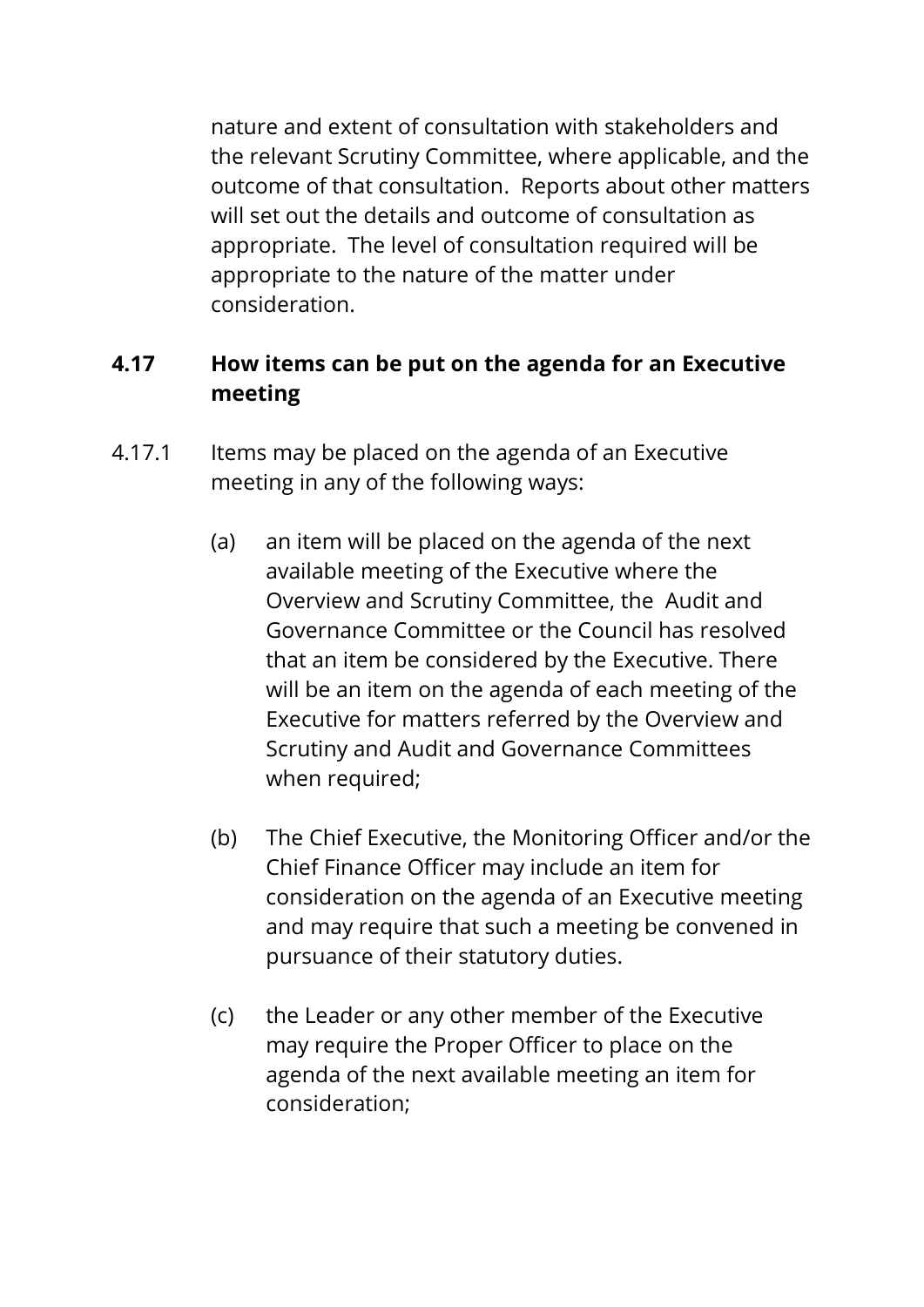- (d) the Leader may agree to a request of any member of the Council that an item be placed on the agenda of the next available meeting for consideration. The notice of the meeting will give the name of the member who asked for the item to be considered. This member will be invited to attend the meeting and will be allowed to speak on the item. There shall be a maximum of two such items on any one Executive meeting agenda; or
- (e) By giving the appropriate notice of an item on the Forward Plan

## **4.18 Decision-making**

- 4.18.1 Key decisions
- 4.18.2 A key decision is an executive decision which is likely to:
	- (a) result in new expenditure, income or savings of more than £200,000 in relation to the council's revenue or capital budget, this being deemed significant having regard to the council's overall budget; or
	- (b) be significant in terms of its effects on communities living or working in an area consisting of two or more wards.
- 4.18.3 Key decisions may be taken by:
	- (a) the Executive;
	- (b) an Executive Member to whom, or a committee of the Executive to which, authority over the function to which the key decision relates has been delegated;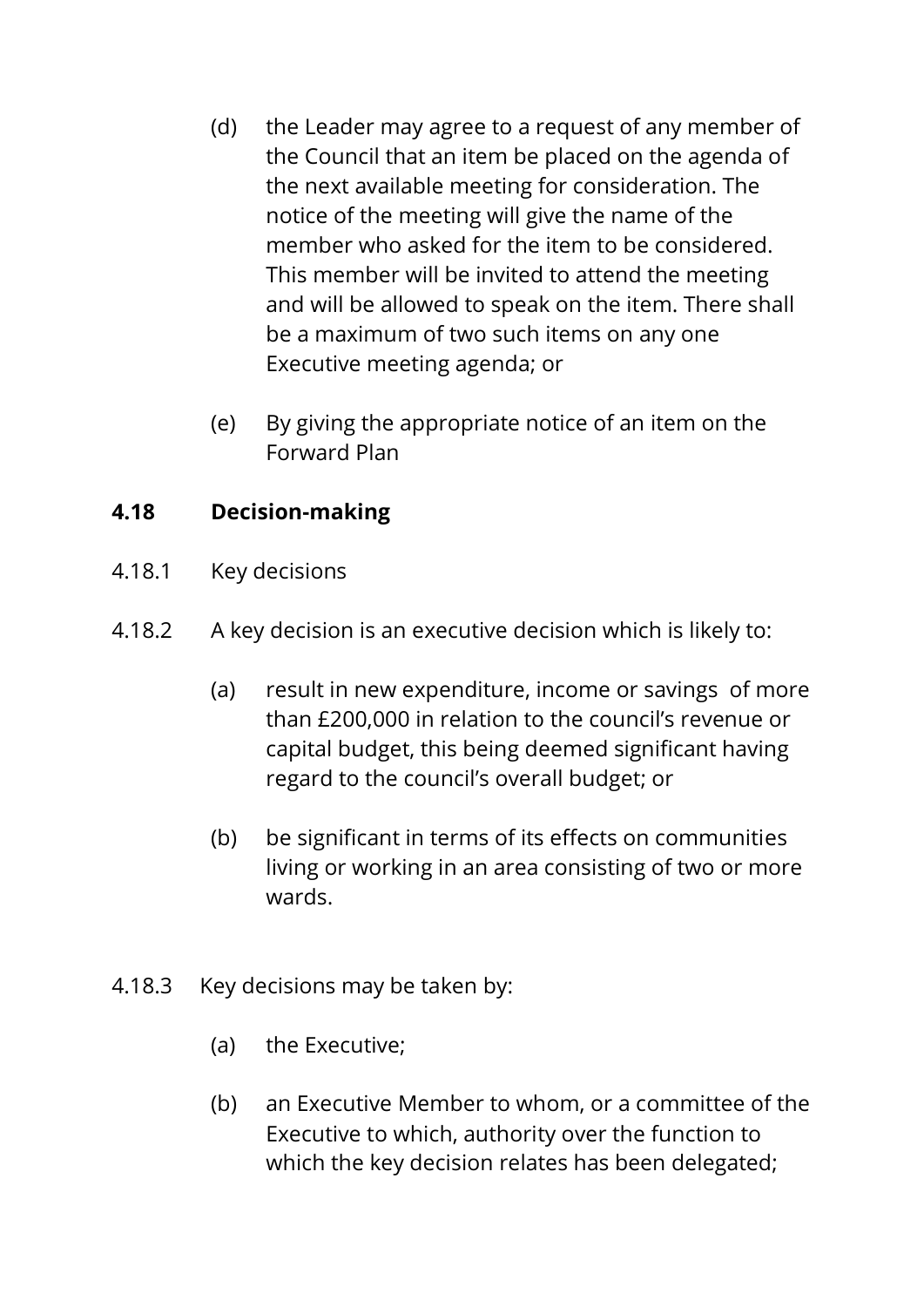- (c) an Executive Member or officer to whom, or a committee of the Executive to which, authority to make the specific key decision has been delegated; or
- (d) the delegator of the authority should the decision be returned to the delegator.

#### **4.19 Forward Plan**

- 4.19.1 The Leader will ensure that the Proper Officer publishes a document, to be known as 'the Forward Plan', which shall include:
	- (a) all key decisions that are likely to be made on behalf of the council during the four month period following publication of the Forward Plan, with the proposed date of a decision on any matter appearing on the Forward Plan for the first time being no less than 28 clear days after publication;
	- (b) a list of the documents to be submitted to the decision maker(s) for each key decision listed;
	- (c) details of how copies of the listed documents may be reasonably accessed along with the procedure for requesting copies; and
	- (d) other relevant documents which may be submitted to the decision-maker(s) along with details of to whom such documents should be submitted.
- 4.19.2 The Proper Officer will ensure that the current Forward Plan may be inspected at all reasonable hours and free of charge at the council's main offices and on the council's website.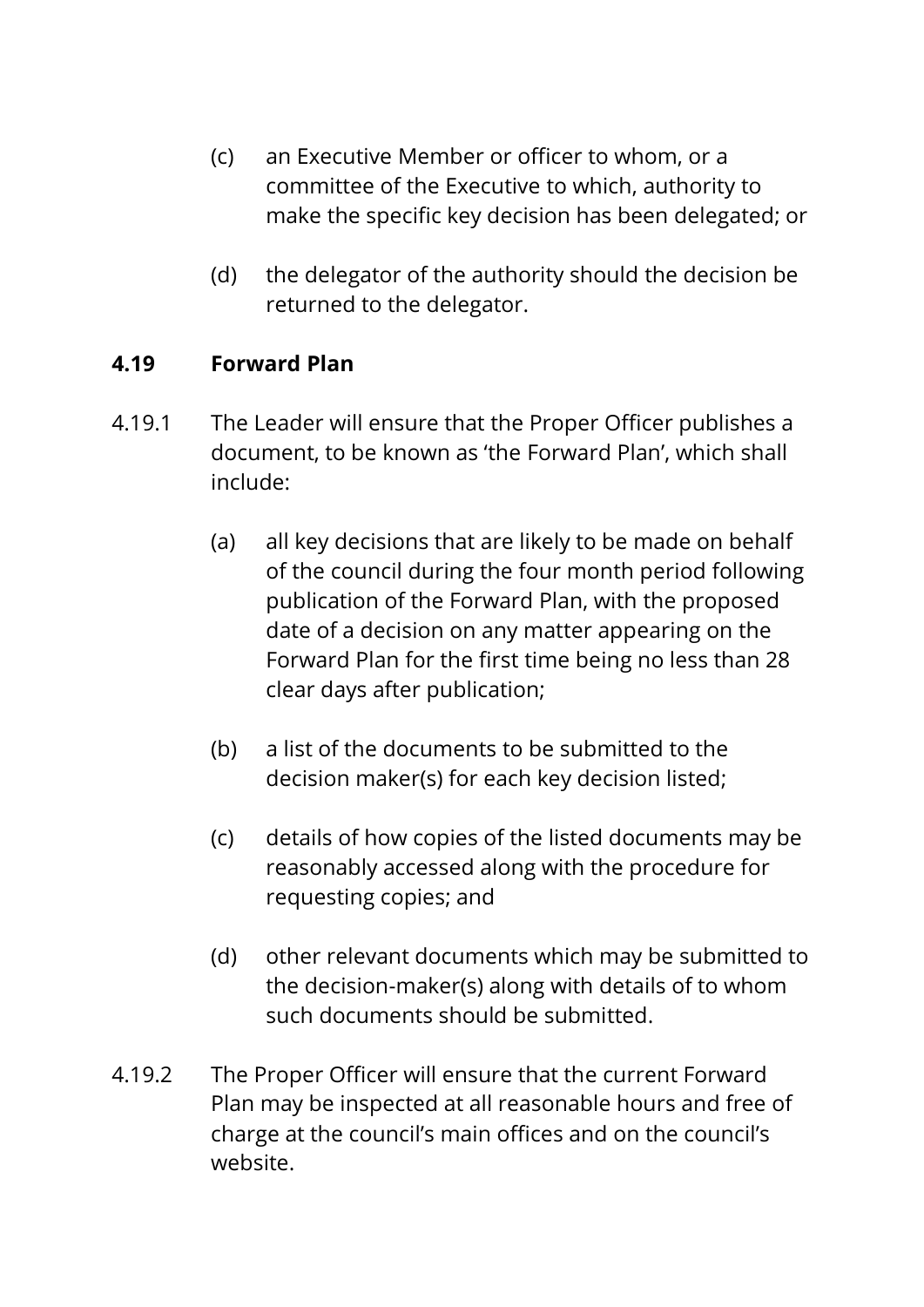## **4.20 Making key decisions**

- 4.20.1 Key decisions may be taken only if due notice has been given of them in the Forward Plan unless the procedure for taking decisions without due notice has been followed.
- 4.20.2 Key decisions may be taken by the Executive, by individual Executive Members, by committees of the Executive or by officers acting in accordance with powers delegated generally or specifically for that purpose.
- 4.20.3 No key decision shall be acted upon until either the deadline for submission of a requisition (often termed 'call in') has passed without one being submitted or any requisition submitted has been disposed of, unless the urgency provisions in paragraph 4.25 below apply.
- 4.20.4 Where an Executive Member or an Officer receives a report which they intend to take into account when making a key decision, they must not make that decision until the report has been available for public inspection for at least five clear days. This mirrors the notice period applicable to reports relating to key decisions to be considered by the Executive when meeting together.
- 4.20.5 The Executive Member or officer must ensure that the Proper Officer makes the report referred to in 4.20.4 above (and a list and copies of Background Papers) available for inspection by members and the public as soon as reasonably practicable after the Executive Member or officer receives it.
- 4.20.6 Before making a decision, the decision-maker shall give full consideration to all reports made available relating to the decision, any comments on the proposed decision made by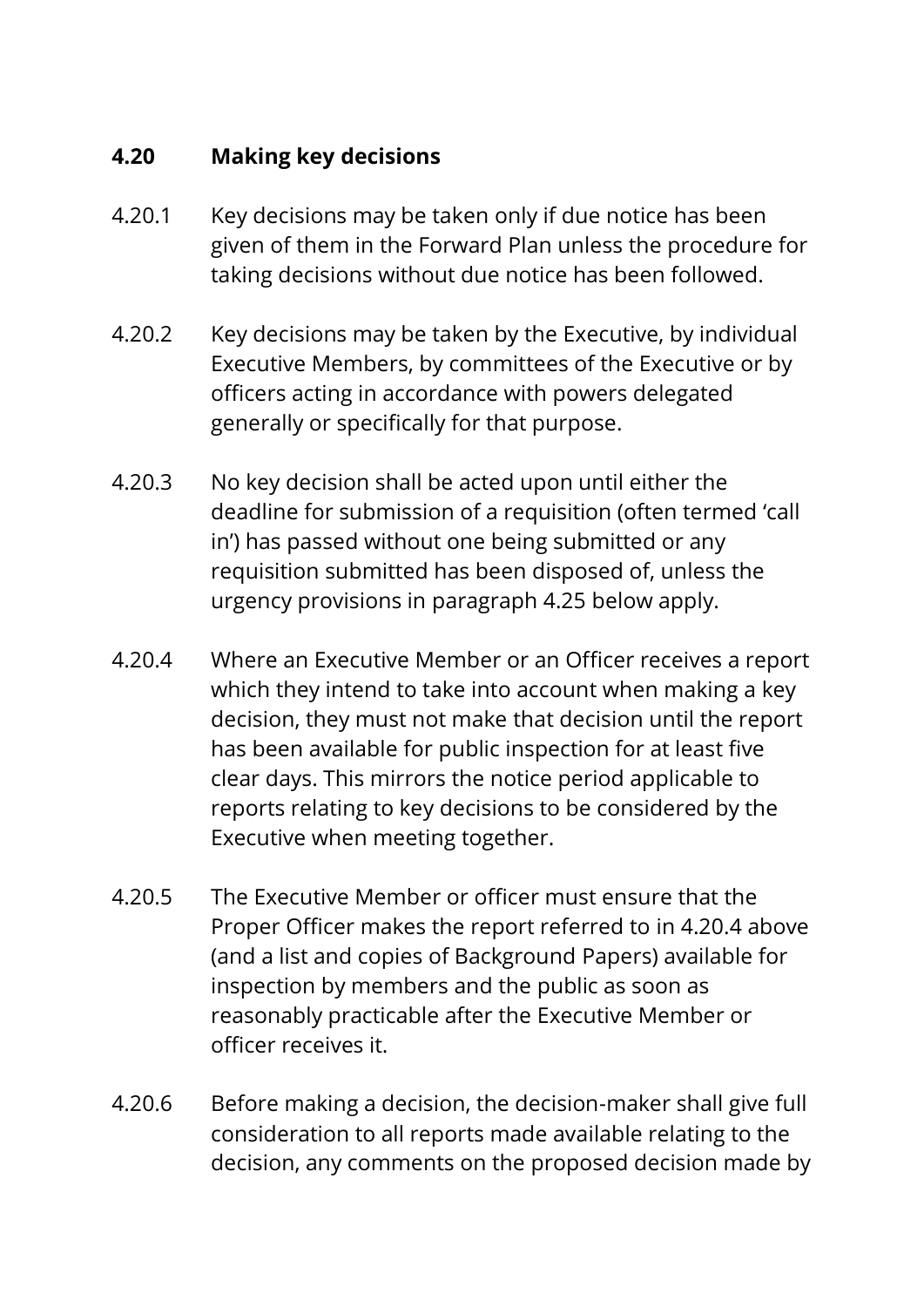Members and, where necessary, consideration shall be given to the need for further consultation or information.

#### **4.21 Non-key decisions**

4.21.1 A non-key decision is an executive decision that does not meet either criterion of a key decision as defined above.

#### **4.22 Making non-key decisions**

- 4.22.1 Non-key decisions may be taken by the Executive, by an individual Executive Member, a committee of the Executive or by an officer. In all cases, the decision-making body or person will be determined in accordance with powers delegated generally or specifically for that purpose.
- 4.22.2 No non-key decision shall be acted upon until either the deadline for submission of a requisition (often termed 'call in') has passed without one being submitted or any requisition submitted has been disposed of, unless the urgency provisions under paragraphs 4.25.2 (b), 4.25.2 (c) and 4.25.3 below apply.
- 4.22.3 Where an Executive Member or an officer receives a report which they intend to take into account when making a nonkey decision, they must not make that decision until the report has been available for inspection by members and the public for at least five clear days. This mirrors the notice period applicable to reports relating to key decisions.
- 4.22.4 The Executive Member or officer must ensure that the Proper Officer makes the report referred to in 4.22.3 above (and a list and copies of Background Papers) available for inspection by members and the public as soon as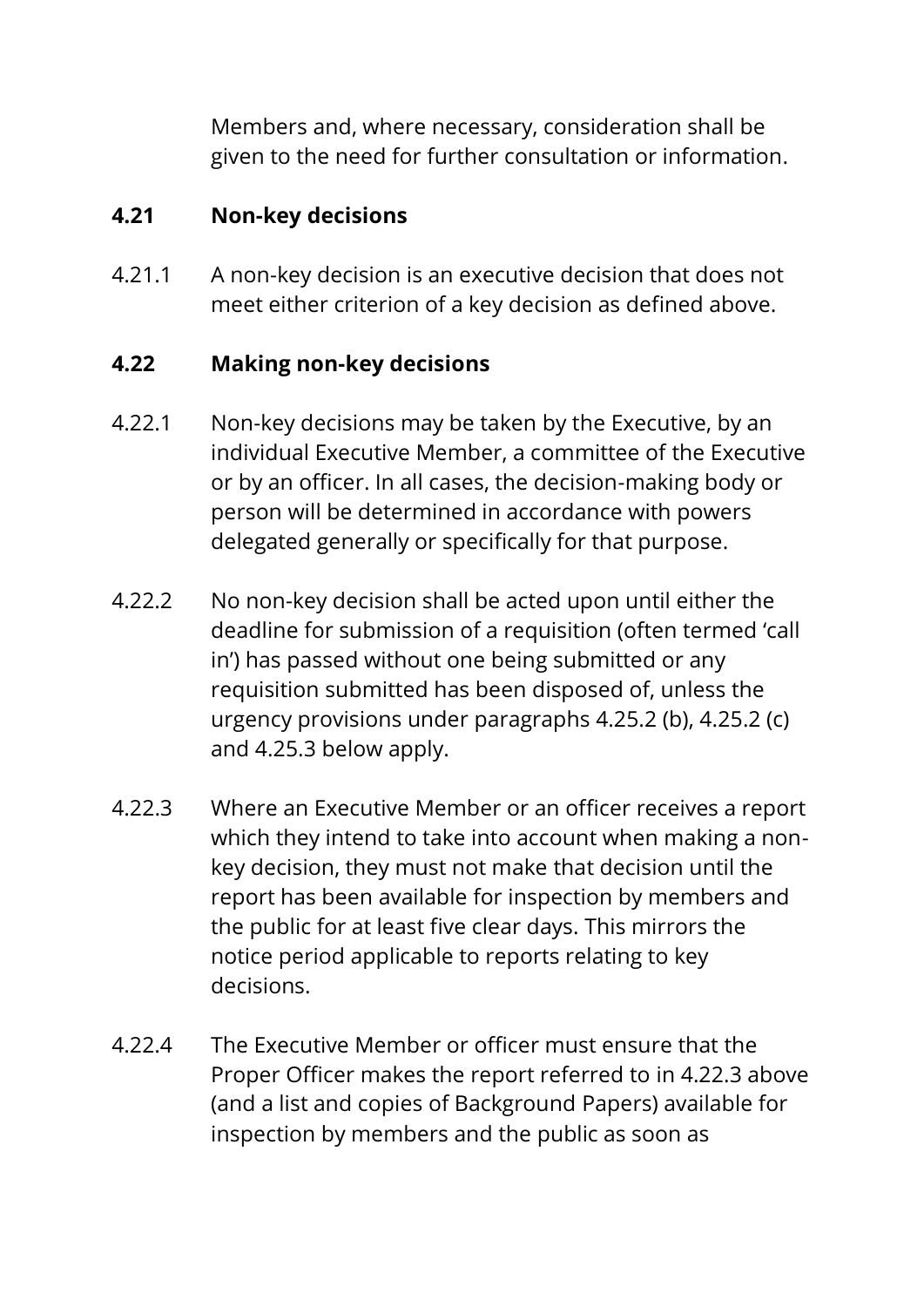reasonably practicable after the Executive Member or officer receives it.

4.22.5 Before making a decision, the decision-maker shall give full consideration to all reports made available relating to the decision, any comments on the proposed decision made by Members and, where necessary, consideration shall be given to the need for further consultation or information.

## **4.23 Executive Member Decisions: Supplemental Rules**

- 4.23.1 Individual Executive Members are empowered in line with their portfolios and delegations listed in 4.26 to make Executive decisions. If an individual Executive Member intends to make a key and non-key decision, the following additional rules apply:
	- (a) If the Leader or an Executive Member has a Disclosable Pecuniary Interest in any matter which he or she is requested to consider, they shall immediately return the papers to the Chief Executive. The matter will then be considered by the Executive. It is incumbent on council officers to brief themselves as fully as possible to avoid this situation arising.
	- (b) If an Executive Member is absent or unavailable for any reason, the Leader of the Council (or in their absence the Deputy Leader) may, by written notice to the Chief Executive, have power to temporarily reallocate that portfolio to another Executive Member until the next Executive meeting (when the Executive can decide on the matter). The Leader or Executive Member will be able to take part in the decisionmaking process if a dispensation has been granted.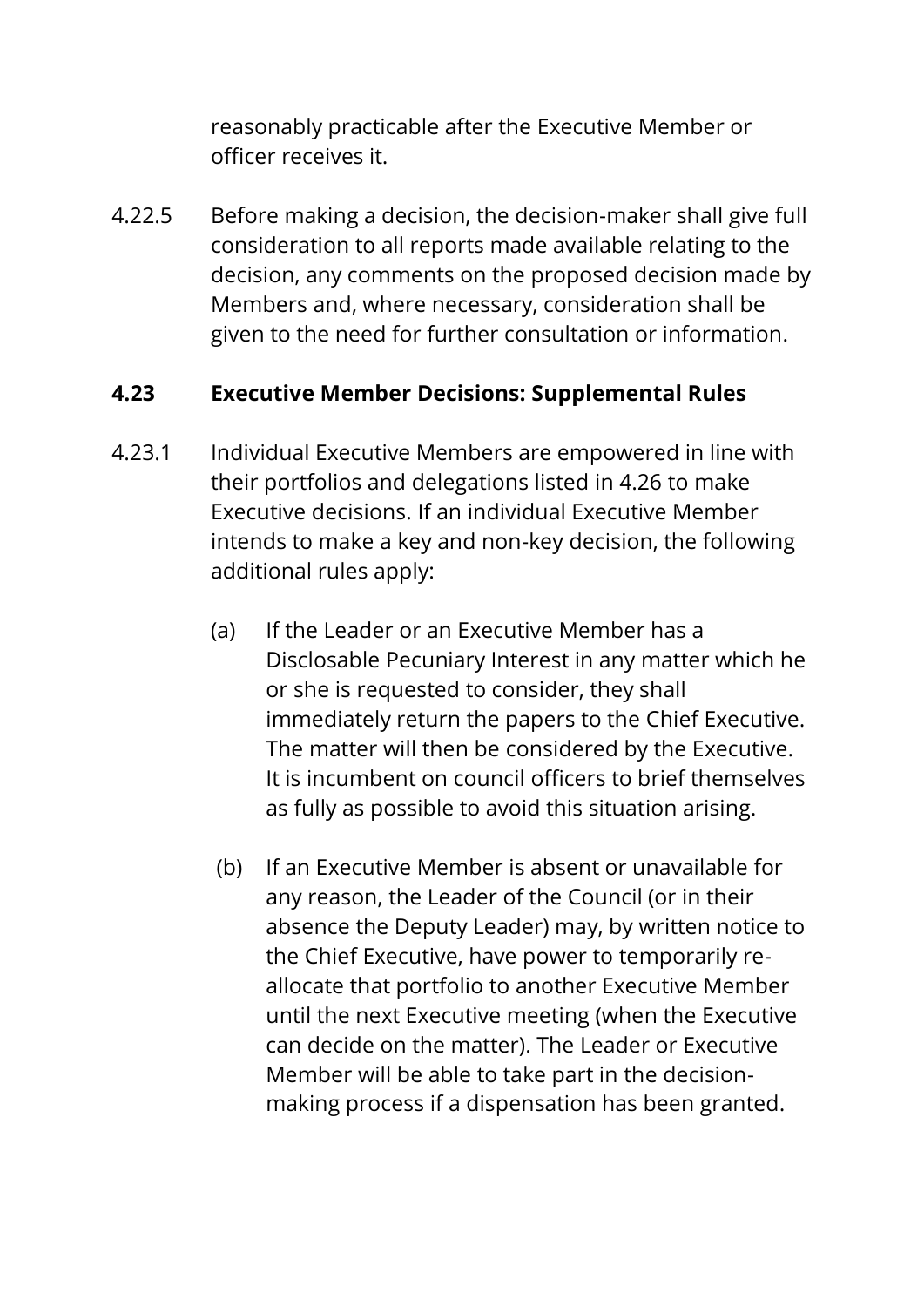- (c) If an Executive Member is unable to act for any other reason, the Leader of the Council is authorised to make the decision or in their absence or at their request the Deputy Leader is authorised to make the decision. If the Leader is unable to act, the Deputy Leader is authorised to make the decision.
- (d) In respect of any ordinary business, the Leader or an Executive Member may exceptionally decline to decide the matter and instead ask the Proper Officer to put it on the agenda for the next Executive meeting.
- (e) In respect of any urgent business, if the Executive Member delays or declines to make a decision the Chief Executive shall have power to seek a decision from the Leader or Deputy Leader.
- 4.23.2 Individual Executive Members shall not be empowered to make a key or non-key decision if:
	- (a) the decision would be a departure from the agreed annual Budget or Policy Framework;
	- (b) the Leader has indicated that the decision should be taken collectively by the Executive. Notification of this by the Leader must be made to the Head of Legal and Democratic Services;
	- (c) the decision is solely in relation to the Executive Member's own ward including, for example, making a grant, unless this is agreed by the Leader;
	- (d) the Executive Member has either a Disclosable Pecuniary Interest or some other conflict of interest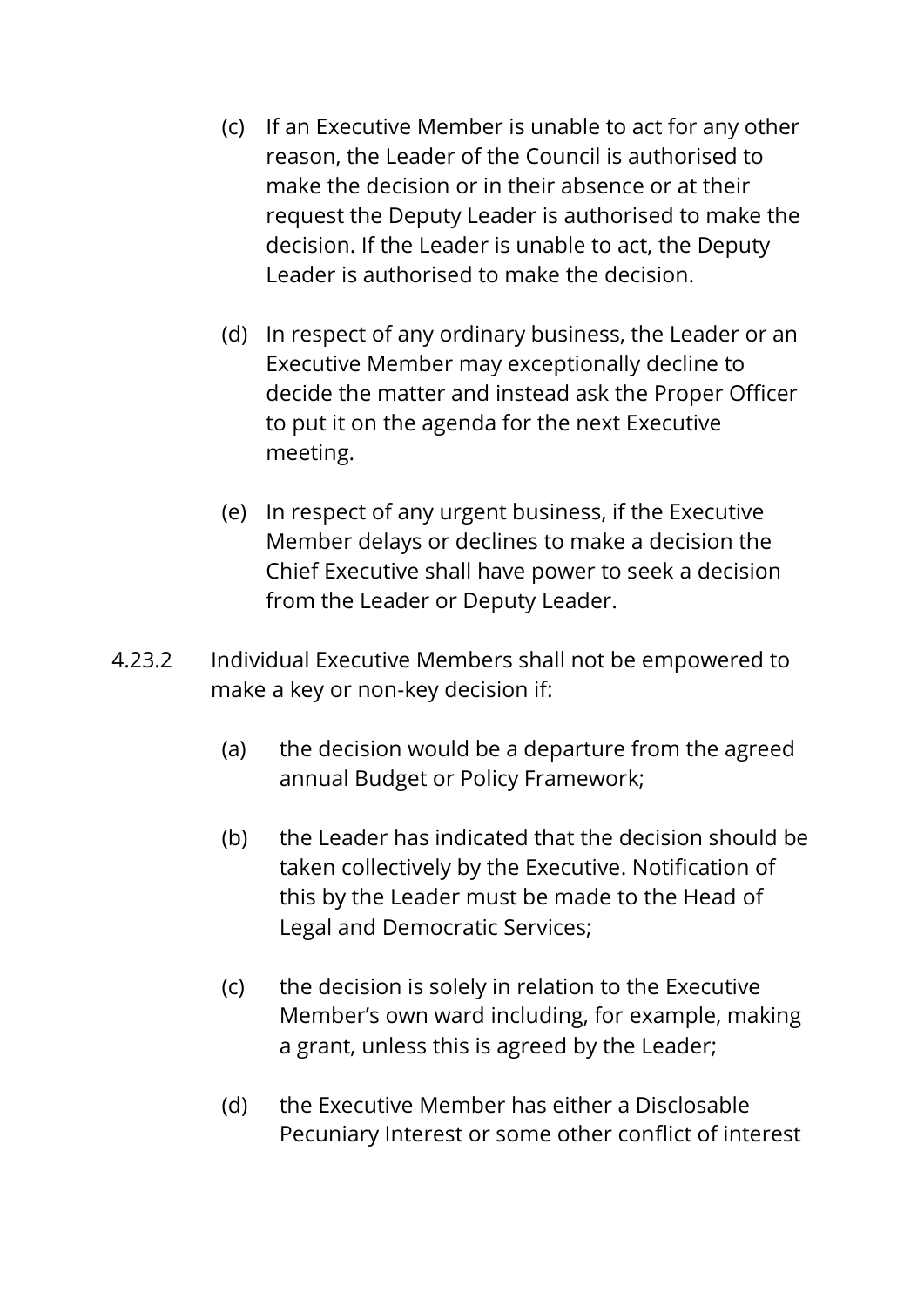in which case the provisions in 4.23.1(a) above apply;

- (e) the authority to make the decision has been delegated to an officer, unless the officer refers the decision to the Executive Member; or
- (f) the Monitoring Officer or Chief Executive has determined that the decision is not an executive decision.
- 4.23.3 As with any executive decision, the Executive Member must consult those officers deemed appropriate by the Chief Executive and must take into account of this advice and the legal, financial and equalities implications of the decision under consideration.
- 4.23.4 Where there are significant implications across portfolios, the decision should be made in consultation with other appropriate Executive Members.
- 4.23.5 Where a decision has a significant impact on an individual ward the Executive Member should consult the appropriate ward member(s).
- 4.23.6 Where it is not clear in which Executive Member's portfolio an issue sits, the Leader shall decide. If the appropriate Executive Member is unavailable and a decision needs to be taken urgently, then the Leader may take the decision in consultation with the Chief Executive.
- 4.23.7 The rules relating to the notification and recording of decisions, along with call in procedures, as covered elsewhere in Section 4 of the Constitution apply to executive decisions taken by individual Executive Members.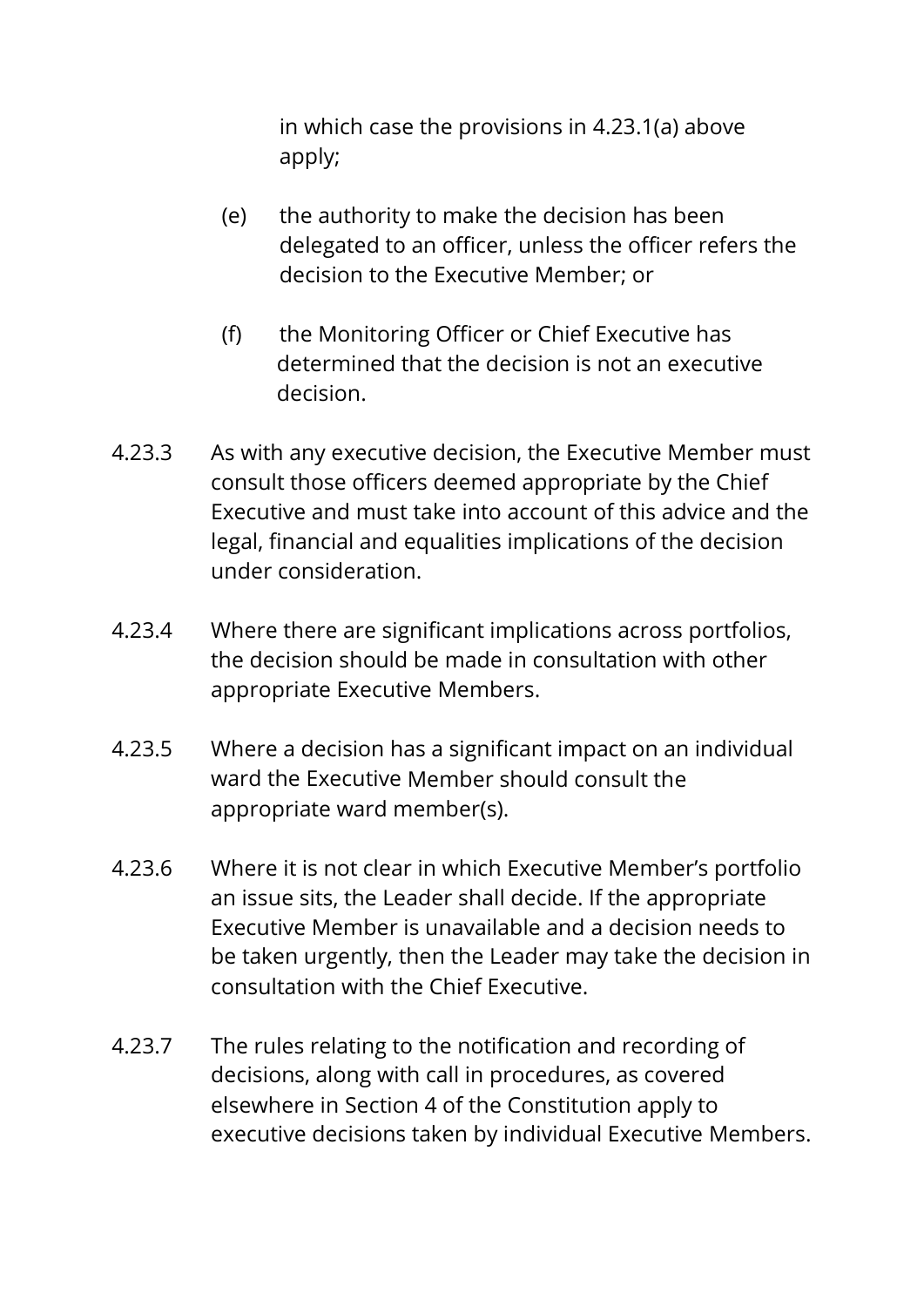#### **4.24 Recording of Key and Non-Key Executive decisions**

- 4.24.1 The outcome of executive decisions, whether key decisions or non-key decisions, shall be recorded as soon as practicable after they have been made in accordance with Access to Information Procedure Rules.
- 4.24.2 An executive decision taken by the Executive at an Executive meeting shall be recorded in the minutes of that meeting. An executive decision taken by an individual Executive Member or an officer shall be recorded separately. In both cases, the Proper Officer shall produce a written statement in respect of that decision which includes:
	- (a) a record of that decision;
	- (b) a record of the reasons for that decision;
	- (c) details of any alternative options considered and rejected at the time;
	- (d) a record of any conflict of interest or of any dispensation granted.
- 4.24.3 Following the making of an executive decision as allowed by this constitution, the Proper Officer shall ensure that any records prepared in connection with and any report considered shall be available for inspection by members of the public.

#### **4.25 Action where a key decision has not been shown on the Forward Plan**

4.25.1 A key decision that has not been shown on the Forward Plan shall only be made in exceptional circumstances.